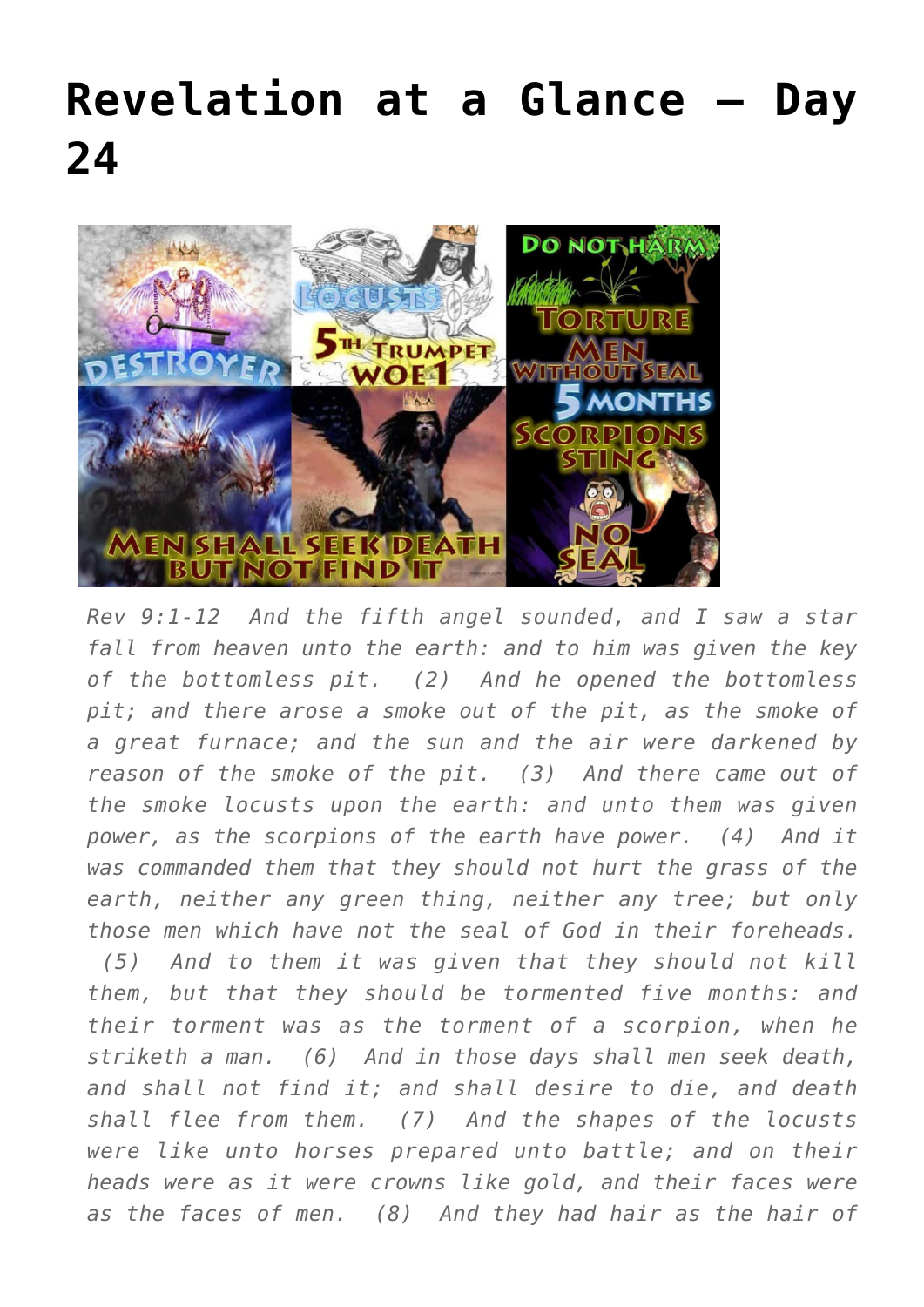*women, and their teeth were as the teeth of lions. (9) And they had breastplates, as it were breastplates of iron; and the sound of their wings was as the sound of chariots of many horses running to battle. (10) And they had tails like unto scorpions, and there were stings in their tails: and their power was to hurt men five months. (11) And they had a king over them, which is the angel of the bottomless pit, whose name in the Hebrew tongue is Abaddon, but in the Greek tongue hath his name Apollyon. (12) One woe is past; and, behold, there come two woes more hereafter.*

Good morning from beautiful Virginia, not too far from the Blue Ridge Mountains. I feel so blessed to live close to the Lord's creation! We can visit any time we want and behold all its beauty. But there is coming a day when this beauty will either be destroyed or the ability to travel where and when we want to will no longer be a privilege. We saw what happened when Covid struck. Our freedoms to travel where we wanted were restricted. Even our religious freedoms were attacked.

Satan and his demonic forces will be coming into play in the next two judgments. There are references made to:

- stars,
- locusts,
- scorpions,
- Abaddon/Apollyon,
- angels who are bound, and
- an army

All these terms describe the evil powers which will be released from the pits of Hell during the Tribulation. We know the star mentioned in verse 1 is not referring to an actual star in the heavens because John uses the personal pronoun here to describe that keys to the bottomless pit will be given to "him"! This is a reference to Satan.

Torment is coming during this trumpet judgment and it will be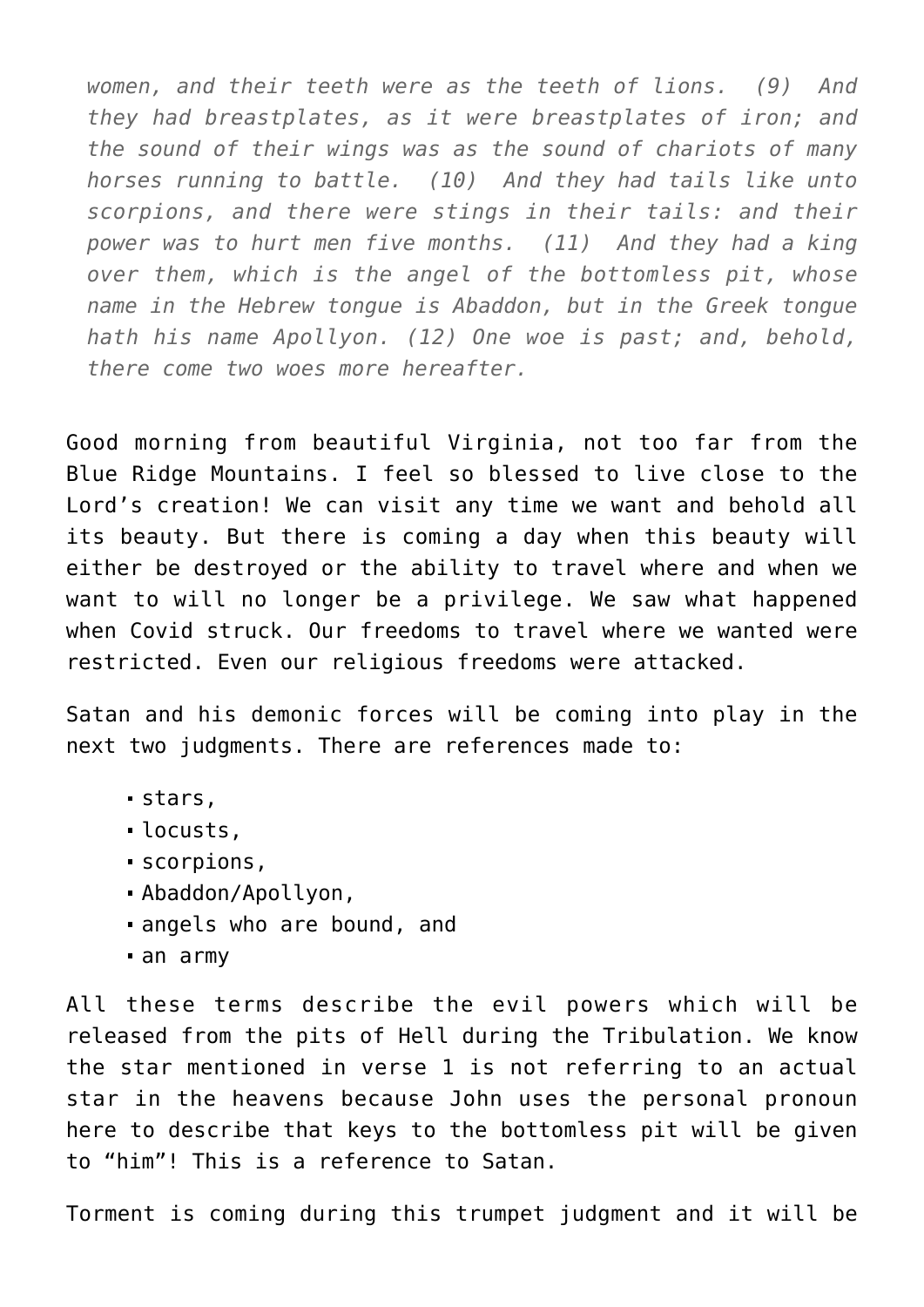allowed by God in an attempt to snap people into reality of Who He really is. As I've written in prior posts, sometimes it takes a harsher reprimand (chastisement or spanking) from the Lord to get our attention. During the Tribulation, mankind's hearts are going to be a lot more cold and evil. This type of judgment is what God must allow in order to prick their hearts so they can realize their need for repentance from their sins. The torment to be imparted will take place for five months, but they will not result in death. In fact, people will seek death but death will evade them.

Scripture says that a star will fall from heaven to earth and this star will have the keys to the "bottomless pit." (Revelation 9:1, Revelation 9:2, Revelation 9:11, Revelation 11:7, Revelation 17:8, Revelation 17:8, Revelation 20:1, Revelation 20:3) Isn't it interesting that these words are found only seven times in the King James Version of the Bible and they are all in the Book of Revelation?! The bottomless pit actually defines itself; it means without depth. So imagine yourself free-falling into this bottomless pit. You would never reach the end!

We can also see that the bottomless pit is associated with demonic forces. (Revelation 11:7, Revelation 17:8) It's clear that whatever enters or leaves this pit is absolutely grotesque and evil. Take note that the first thing that happens when the pit is opened is that smoke arises like a great furnace. As a result, the sun and the air are darkened. What can this represent? I really don't know but I can use my imagination. Maybe some will think a storm is on the horizon. Yes, it will be a storm alright. This is a storm consisting of locusts but not like any locusts we've ever seen at any time in history! These locusts will be given supernatural powers from Satan and will be more like scorpions, as we see in Revelation 9:7-10. It also says that these Tribulation locusts have a king – real locusts do not have a leader. So they can't be locusts as we know them.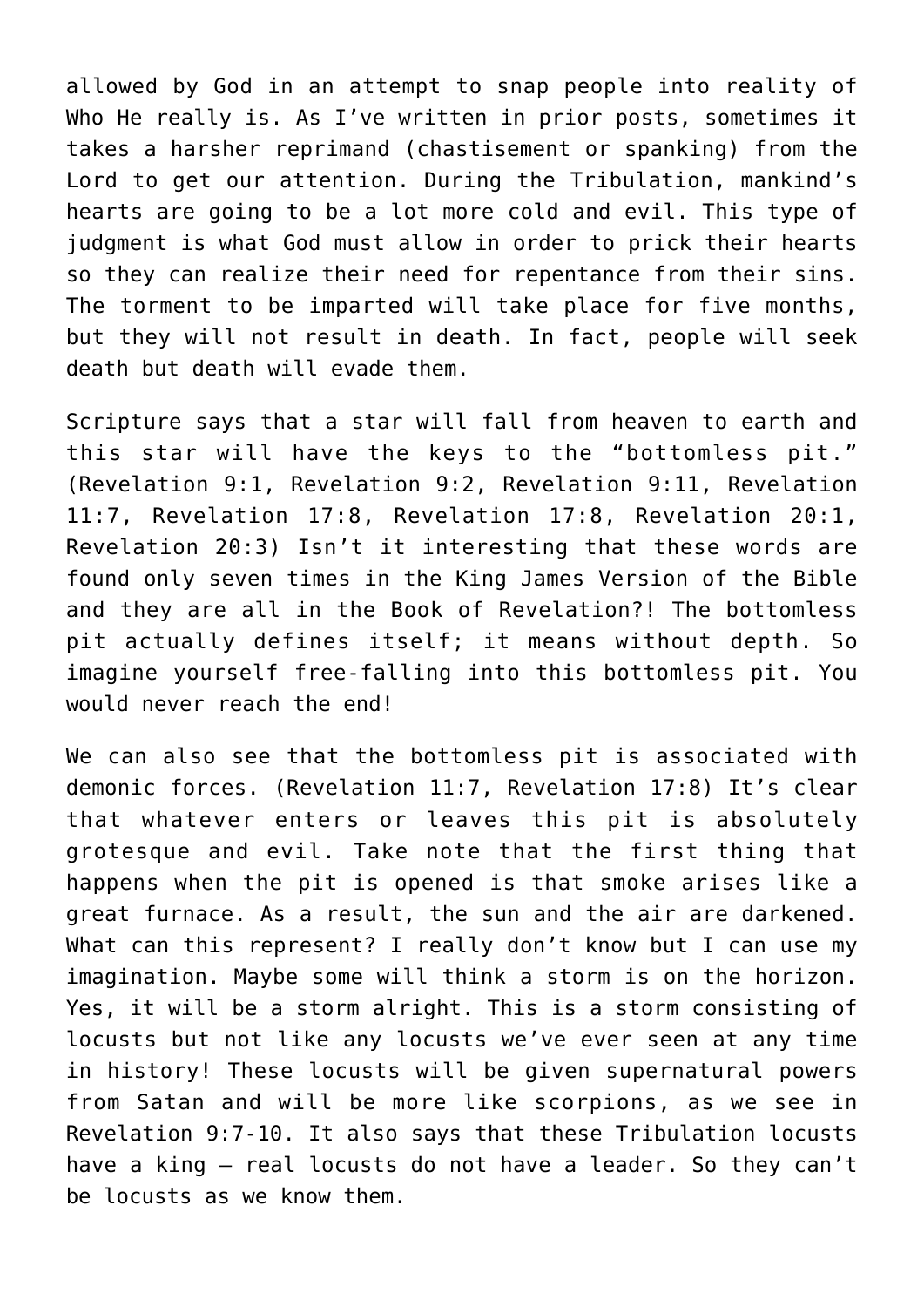These locusts will be different because locusts normally eat grass and trees; but these won't. Their goal will be to inflict pain on unbelieving mankind, not the planet. However, just as it was during the first Passover of the Old Testament, those who have the seal of God won't be affected (the 144,000 Jews and Tribulation Saints). These 144,000 are the Messianic Jews (12,000 from each tribe of Israel – see Revelation 7:4) who will preach to the world. According to the Mayo Clinic, it is rare that adults die from scorpion stings; children seem to have the more severe reactions. However, these locusts have scorpion abilities but not those that have ever been seen before. These locusts are from the pits of Hell and their power is from Satan; much different from what we are accustomed to today.

This power will be so great that when people are stung, they will *want* to die but won't be able to. Because Revelation 9:7-10 reads like something out of a futuristic war movie, many believe that this represents a war and possibly helicopters shooting. One can only imagine but I don't think this will be the case because these locusts have the following characteristics:

- like horses prepared for battle
- what appears to be crowns like gold on their heads
- **they have faces like those of men**
- they have hair like women
- they have teeth like those of lions
- they wear breastplates like iron
- their wings make a sound like chariots of many horses going to battle

I don't know about you, but this does not sound like war-type machinery. But let's remember where these locusts are coming from – the very pits of Hell. These demons *could* possibly have these characteristics! Just because we've never seen anything like this doesn't mean that they won't exist. Think about it  $$ the world could possibly claim that they are aliens from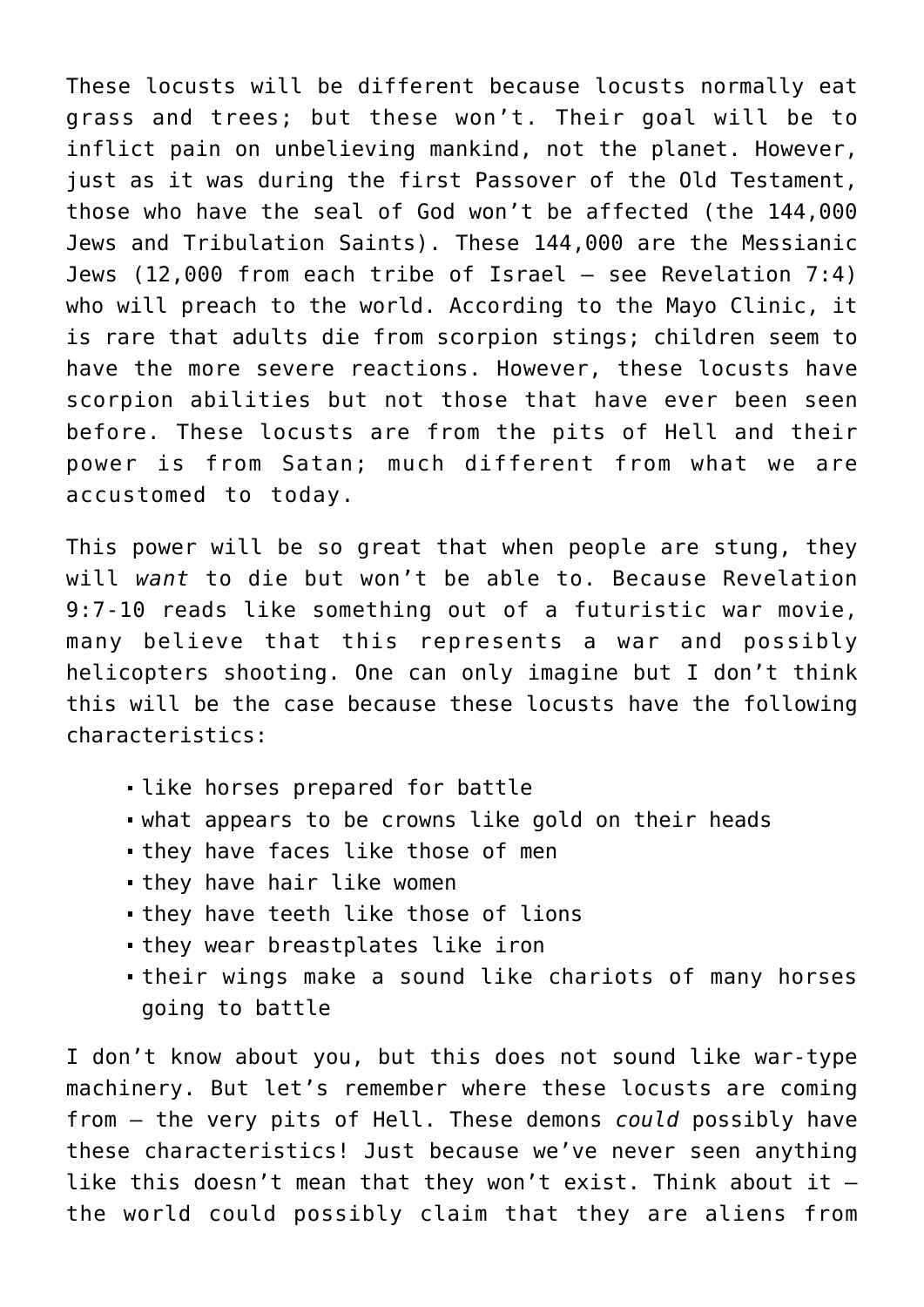another planet??? I know this may seem out of character for me to write, but we must remember that this is the Book of Revelation and it characterizes events which will occur in the *future*. We need to trust the Word of God and leave the future to Him. For right now, we believers are looking forward to the Rapture and *not* these events. The reason I write about these events is to give the believers information so they can reach the lost. I write about these events so if by chance someone who is not saved reads these posts, they will be alerted.

This trumpet's horrors are brought to you by the king of these demons, the king of the bottomless pit. What is his name? We are told that his name in Hebrew is Abaddon and Apollyon in Greek. Both refer to Satan, the destroyer. If you are skeptical of this series on Revelation and really can't wrap your head around getting saved before the Tribulation, let's take a look at how the Bible describes Satan. This list is certainly not all of the descriptions for the devil. Once you see these references about him and his character, you can presume he will be doing the same in your life unless you are saved and have the Holy Spirit dwelling within you.

| Abaddon                               | Destroying Angel                                        | Rev 9:11      |
|---------------------------------------|---------------------------------------------------------|---------------|
| Accuser of the<br><b>Brethren</b>     | Legal Opponent in<br>Court of Law                       | Rev 12:10     |
| <b>Adversary</b>                      | The Opponent to the<br>Church in a Lawsuit              | 1 Peter 5:8   |
| Angel of Light                        | Impersonator, Actor,<br>Stage Performer;<br>Masquerader | 2 Cor 11:14   |
| Angel of the<br><b>Bottomless Pit</b> | Ruler of the Darkness                                   | Rev 9:11      |
| Anointed cherub<br>that coverth       | The Winged Angelic<br>Defender                          | Ezekiel 28:14 |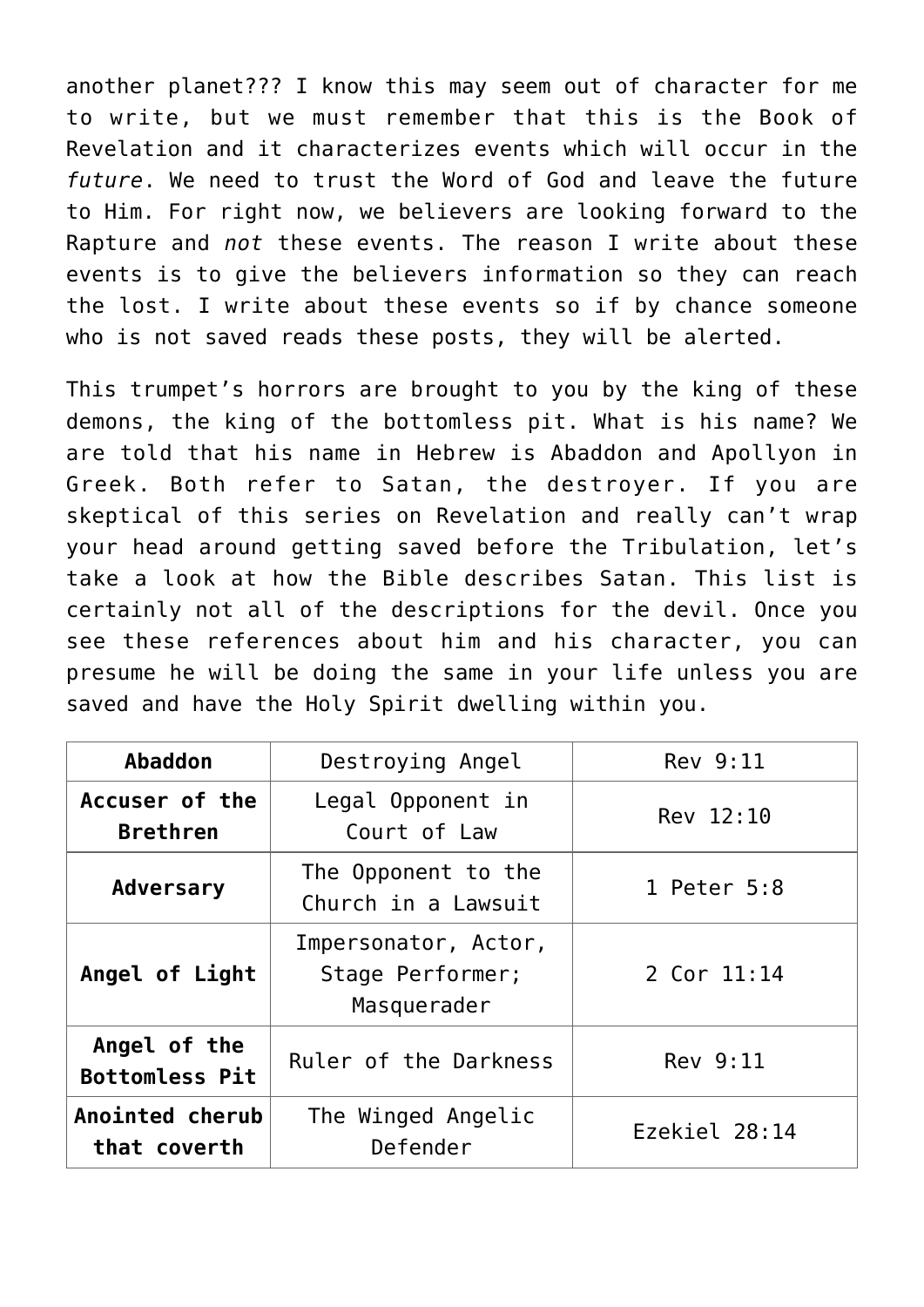| Antichrist             | Opponent of the<br>Messiah                 | 1 John $4:3$                                             |
|------------------------|--------------------------------------------|----------------------------------------------------------|
| Appolyon               | Greek Name of Hebrew<br>Abaddon; Destroyer | Rev 9:11                                                 |
| <b>Baal</b>            | False God of the O.T.<br>Type of Satan     | Rom $11:4;$                                              |
| <b>Beelzebub</b>       | Lord of the Flies; A<br>god of Babylon     | Mat 12:24-27; Mark<br>3:22; Luke 11:15,<br>Luke 11:18-19 |
| <b>Belial</b>          | Worthless One                              | 2 Cor 6:15                                               |
| <b>Blasphemer</b>      | Name of the One Who<br>Vilifies God        | Rev 13:1                                                 |
| <b>Chief of Demons</b> | Prince of demonic gods                     | Luke 11:15                                               |
| Cherub                 | Winged Anointed of God                     | Ezekiel 28:14                                            |
| Deceiver               | The One Who Deceives                       | Rev 12:9                                                 |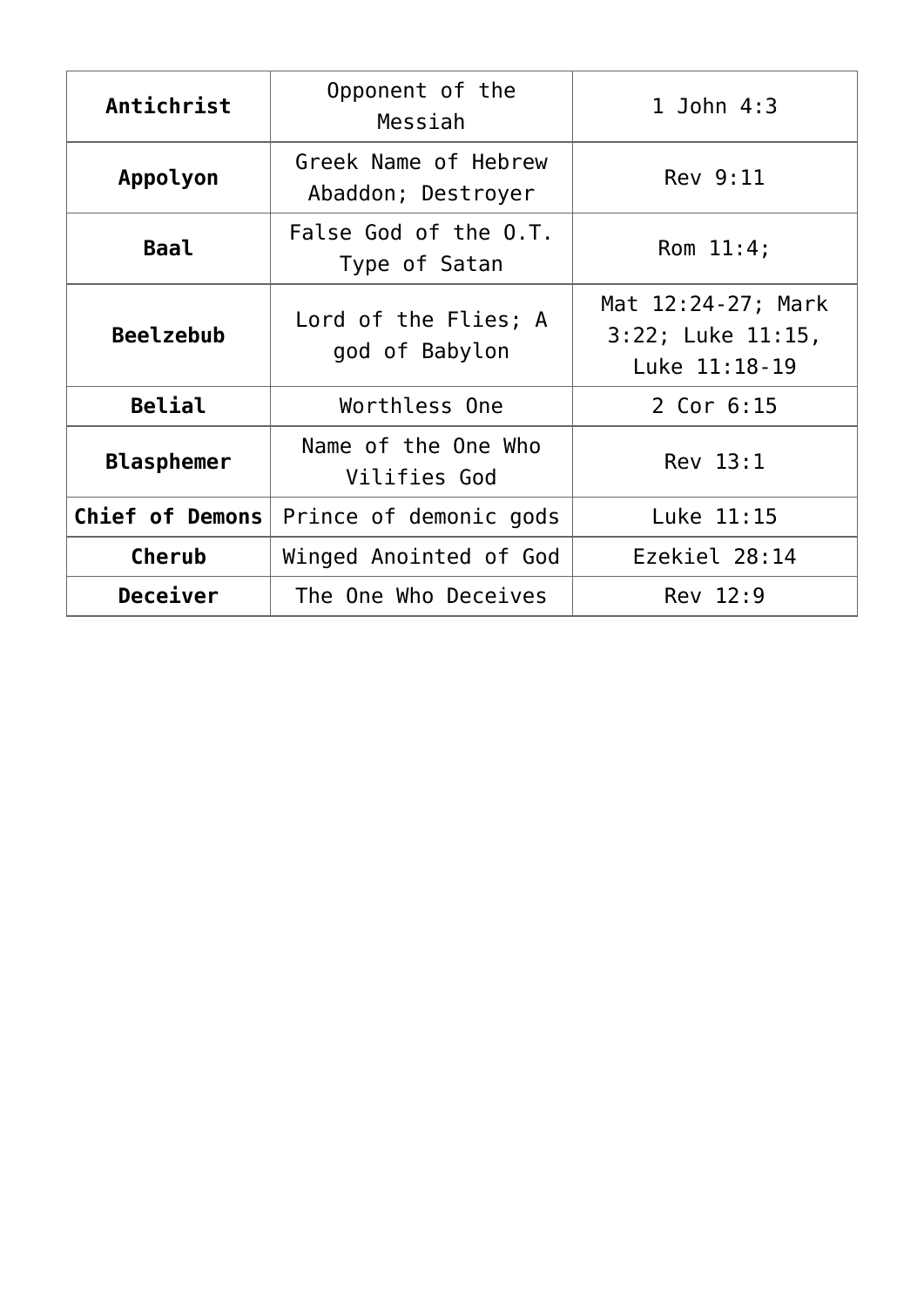| Devil                      | False Accuser;<br>Slanderer   | Mat $4:1-11$ , Matt<br>$9:33$ , Matt $11:18$ ,<br>Matt 12:22, Matt<br>13:29, Matt 15:22,<br>Matt 17:18, Matt<br>25:41; Mk 5:15-18, Mk<br>$7:26-30$ ; Luke $4:2-13$ ,<br>Luke 4:33-35, Luke<br>7:33, Luke 8:12, Luke<br>8:29, Luke 9:42, Luke<br>$11:14$ ; John $6:70$ ,<br>John 7:20, John<br>8:44-52, John<br>$10:20-21$ , John $13:2$ ;<br>Acts 10:38 Acts<br>13:10; Eph 4:27, Eph<br>6:11; 1Ti 3:6-7; 2Ti<br>$2:26$ ; Heb $2:14$ ; James<br>4:7; 1Pet 5:8; 1 John<br>3:8-10; Jud 1:9; Rev<br>2:10, Rev 12:9, Rev<br>12:12, Rev 20:2, Rev<br>20:10; |
|----------------------------|-------------------------------|-------------------------------------------------------------------------------------------------------------------------------------------------------------------------------------------------------------------------------------------------------------------------------------------------------------------------------------------------------------------------------------------------------------------------------------------------------------------------------------------------------------------------------------------------------|
| Dragon                     | Fabulous Serpent              | Rev 12:7                                                                                                                                                                                                                                                                                                                                                                                                                                                                                                                                              |
| Dragon, Great              | Powerful Fabulous<br>Serpent  | Rev 12:9                                                                                                                                                                                                                                                                                                                                                                                                                                                                                                                                              |
| <b>Enemy</b>               | Adversary                     | Mat 13:39                                                                                                                                                                                                                                                                                                                                                                                                                                                                                                                                             |
| Evil One                   | Malicious; Wicked One         | John 17:15                                                                                                                                                                                                                                                                                                                                                                                                                                                                                                                                            |
| <b>Father of Lies</b>      | Fabricator of truth           | John 8:44                                                                                                                                                                                                                                                                                                                                                                                                                                                                                                                                             |
| God of this<br>World       | Ruler of the Night            | 2 Cor 4:4                                                                                                                                                                                                                                                                                                                                                                                                                                                                                                                                             |
| <b>Great Red</b><br>Dragon | Serpent of Increased<br>Power | Rev 12:3                                                                                                                                                                                                                                                                                                                                                                                                                                                                                                                                              |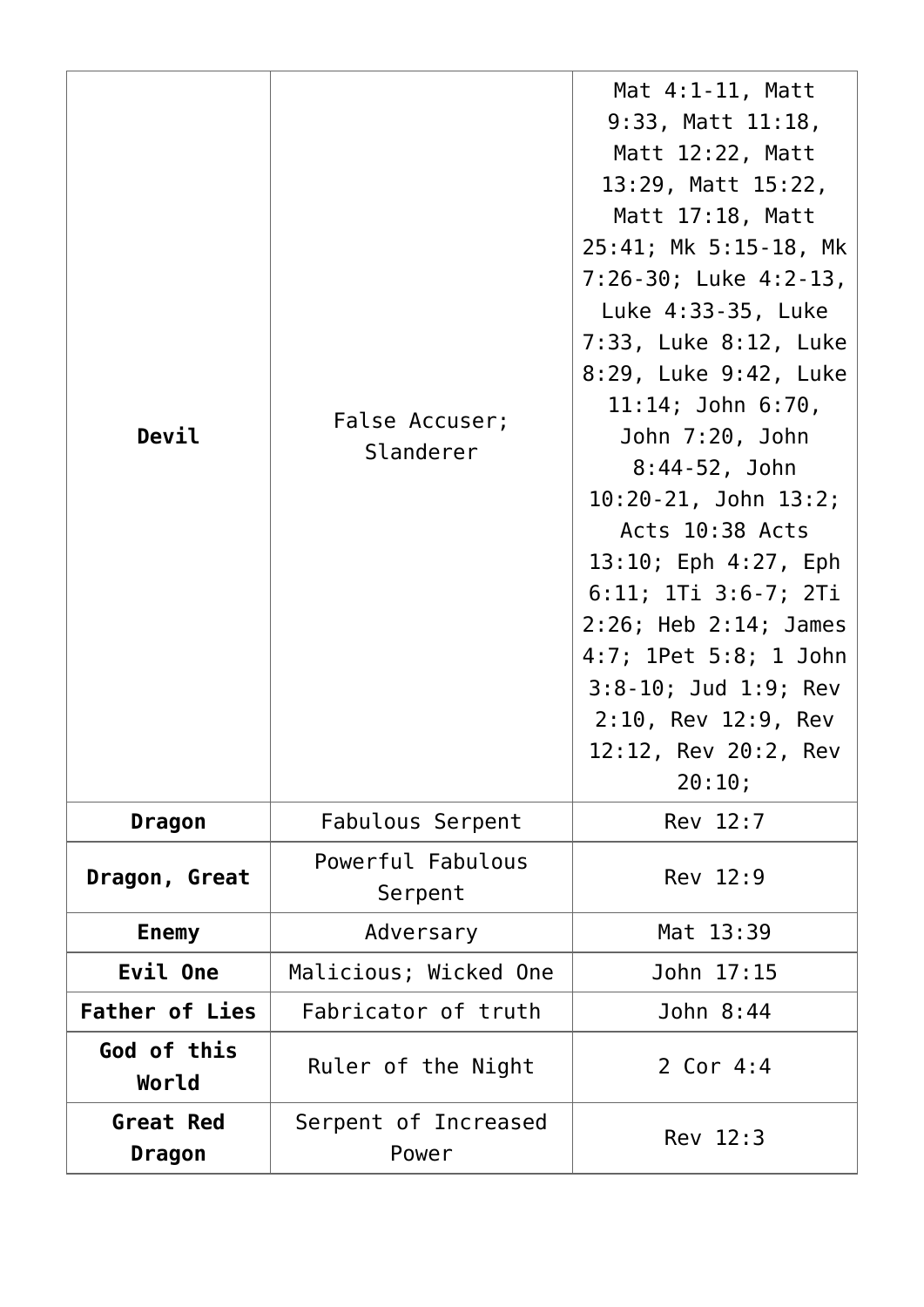| King of the                          | Ruler of the Darkness                     | Rev 9:11                                                    |
|--------------------------------------|-------------------------------------------|-------------------------------------------------------------|
| <b>Bottomless Pit</b>                |                                           |                                                             |
| Liar                                 | Falsifier; Deceiver                       | John 8:44                                                   |
| Lucifer                              | Morning Star                              | Isaiah 14:12-14                                             |
| Man of Sin                           | Man faced Trespasser                      | 2 Thes 2:3-4                                                |
| <b>Murderer</b>                      | Man Killer                                | John 8:44                                                   |
| Oppressor                            | He Who Makes Sick                         | Acts 10:38                                                  |
| Perdition                            | The Destroyer                             | 2 Thes 2:3;                                                 |
| Power of<br><b>Darkness</b>          | Superhuman Ruler of<br>the Night          | $Col 1:13-14$                                               |
| Prince of the<br>Devils              | Ruler of Evil Spirits                     | Mat 9:34, Mat 12:24;<br>Mark 3:22                           |
| Prince of the<br>Power of the<br>Air | Ruler of the Authority<br>of Spoken Words | Eph $2:1-2$                                                 |
| Prince of this<br>World              | Ruler of the Evil<br>Darkness             | John 12:31-32; John<br>14:30; John 16:11; 1<br>$Cor$ 2:6-8; |
| <b>Roaring Lion</b>                  | Powerful Sounding King<br>of the Beasts   | 1 Peter 5:8                                                 |
| Ruler of the<br><b>Darkness</b>      | Moon who Rules the<br>Night               | Ephesians 6:12                                              |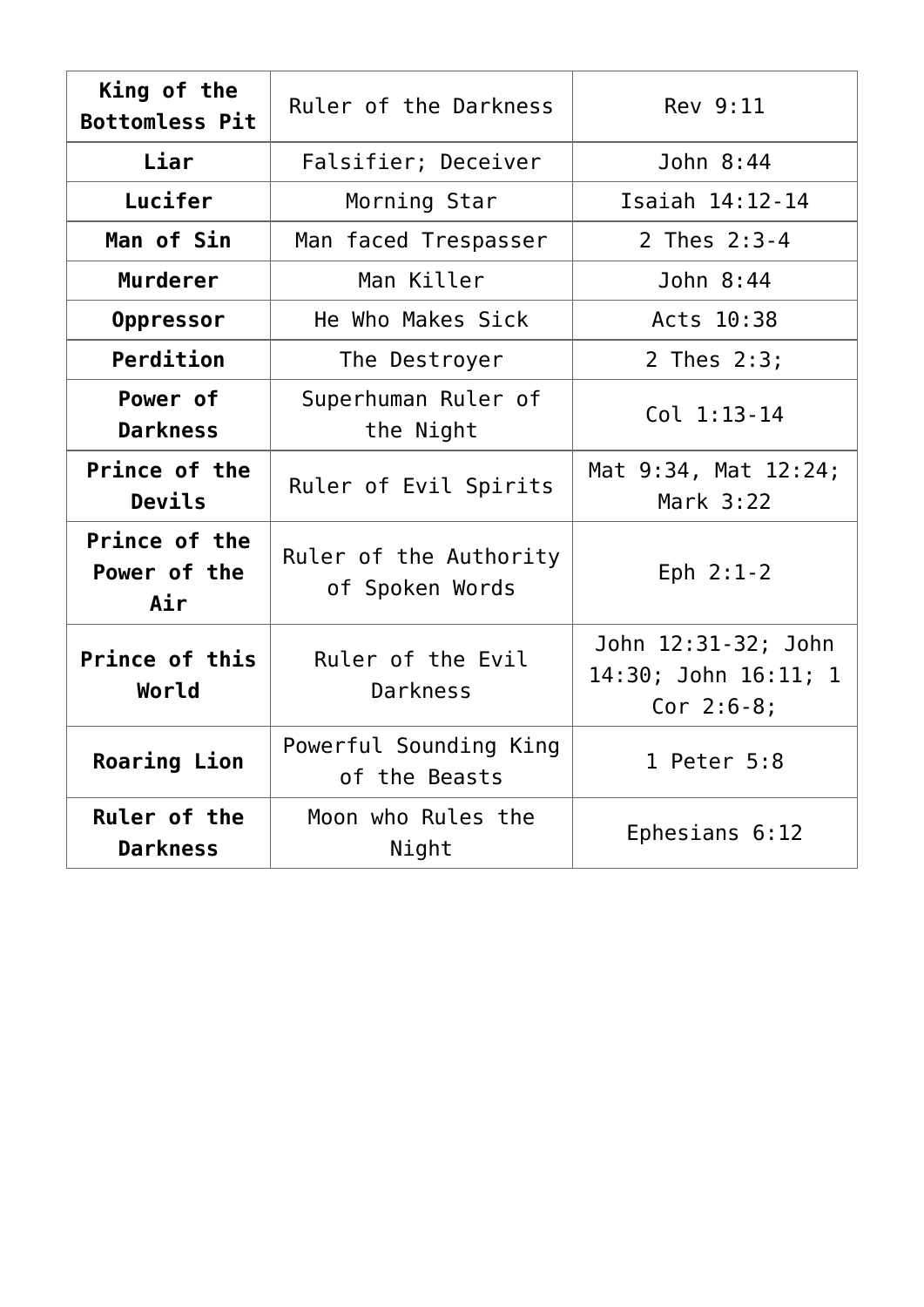| <b>Satan</b>           | The Accuser, the<br>Opponent; Adversary                 | 1 Chron $21:1$ ; Job<br>$1:6-12$ ; Job 2:1-7; Ps<br>109:6; Zec 1:3; Mat<br>4:10, Mat 12:26, Mat<br>16:23; Mark 1:13,<br>Mark 3:23-26, Mark<br>4:15, Mark 8:33; Luke<br>4:8, Luke 10:18, Luke<br>$11:18$ , Luke $13:16$ ,<br>Luke 22:3, Luke<br>22:31; John 13:27;<br>Act 5:3, Act 26:18;<br>Rom 16:20; 1Cor 5:5,<br>1Cor 7:5; 2Cor 2:11,<br>2Cor 11:14; 1Thes<br>2:18; 2Thes 2:9; 1Tim<br>$1:20$ , 1Tim $5:15$ ; Rev<br>2:9, Rev 2:13, Rev<br>2:24, Rev 3:9; Rev<br>12:9, Rev 20:2, Rev<br>20:7; |
|------------------------|---------------------------------------------------------|--------------------------------------------------------------------------------------------------------------------------------------------------------------------------------------------------------------------------------------------------------------------------------------------------------------------------------------------------------------------------------------------------------------------------------------------------------------------------------------------------|
| <b>Seducing Spirit</b> | Imposter; Deceiver                                      | 1Tim 4:1                                                                                                                                                                                                                                                                                                                                                                                                                                                                                         |
| Serpent                | Symbolic Name for<br>Satan                              | Gen 3:1; Rev 12:15                                                                                                                                                                                                                                                                                                                                                                                                                                                                               |
| Serpent, Old           | Symbolic Name for<br>Satan; First Ruler of<br>the earth | Rev 12:9; Rev 20:2                                                                                                                                                                                                                                                                                                                                                                                                                                                                               |
| Son of<br>Perdition    | Destruction's Child                                     | $2$ Thes $2:3$                                                                                                                                                                                                                                                                                                                                                                                                                                                                                   |
| Son of the<br>Morning  | Satan a son of God's<br>First or Early Light            | Isaiah 14:12-14                                                                                                                                                                                                                                                                                                                                                                                                                                                                                  |
| <b>Tempter</b>         | He Who Proves and<br>Tests                              | Mat $4:3$                                                                                                                                                                                                                                                                                                                                                                                                                                                                                        |